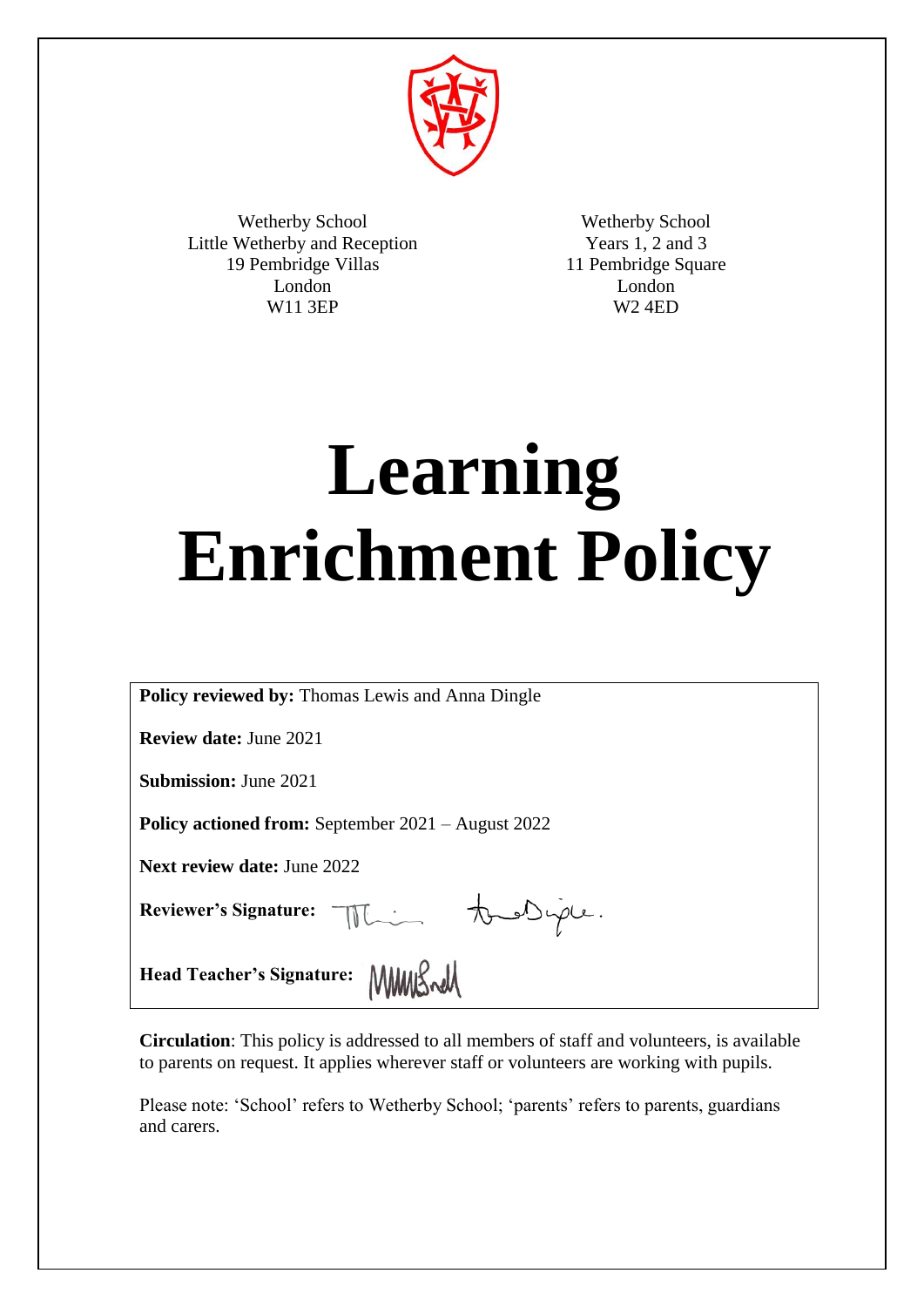

# **Wetherby School**

# **Learning Enrichment Policy**

This policy applies to all children in the school, including those in the EYFS.

# **Rationale**

At Wetherby, our aim is to identify and encourage boys who excel in one area of, or across the curriculum as a whole. We believe that able and exceptionally able pupils need to be identified and educated in a manner that keeps them fully engaged and challenged in the learning process. Furthermore, their natural ability needs to be acknowledged and harnessed, and not curtailed by a curriculum that they may find too restrictive.

# **Definition**

At Wetherby, we use the terms, '**able**' and '**exceptionally able'**. These terms are used to describe boys who have **the potential to develop significantly beyond what is expected for their age**. They are **working at an ability above and beyond their classmates in one or more areas of the curriculum**.

We have a number of able boys who are working above the national standard and above their class mates in one or several areas of the curriculum.

Previously, the terms gifted and talented were used.

- 'Gifted' refers to a pupil who has abilities in one or more **academic** subjects, such as English or maths.
- 'Talented' refers to a pupil who has skills in a **practical** area such as music, sport or art.

It is important to note, however, that all boys in our care are stretched and that we seek to ensure that the curriculum we teach is enriched with a wide range of challenging learning opportunities.

# **Aims**

- to identify able and/or exceptionally able children at the earliest possible stage of schooling and to monitor progress and development
- to enhance pupil's motivation by providing a variety of stimulating resources and thinking methods which are regularly updated and enhanced
- to facilitate independent learning, good thinking strategies, creativity, mental agility and problem solving opportunities
- to enable the extension of concepts, skills and knowledge in a supportive environment
- to encourage and develop the capacity to discuss, to reason, to debate, to accept and go beyond their comfort zone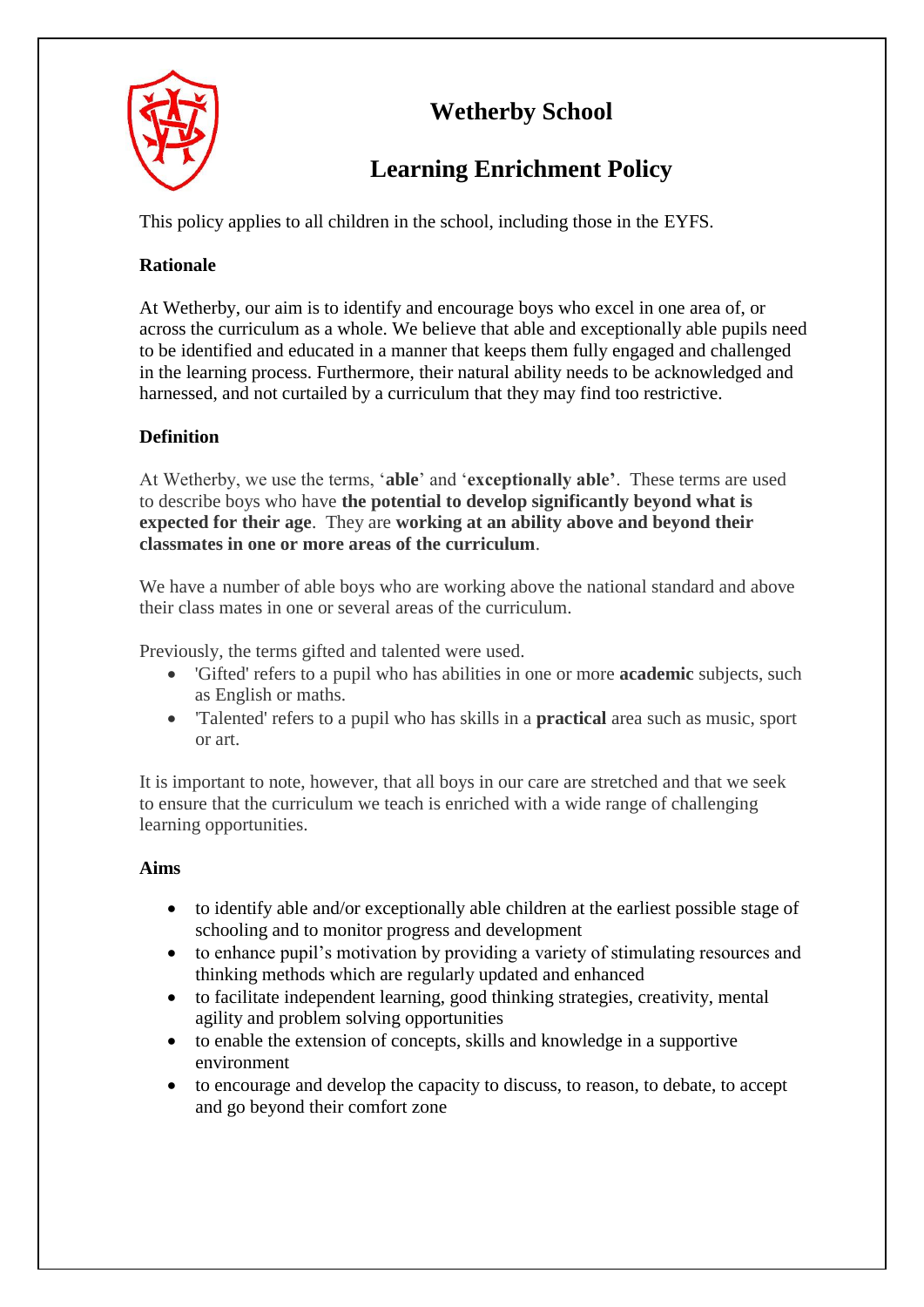#### **Identification**

Class teachers and other teachers who come into contact with pupils (together with the Assistant Head Academic) are responsible for the identification of able and exceptionally able children.

In order to help with the identification process, class teachers are provided with a list of general identification characteristics (based on the research of NACE: National Association of Able Children in Education and Potential Plus UK). Due to the subjectivity of this, PIPS, standardised test scores (including reasoning) test scores are also used so that there is an objective baseline to work from. Once a pupil has been identified as able or exceptionally able, they are then added to the Learning Enrichment register.

At Wetherby School, we recognise that able and exceptionally able children may exhibit the following general characteristics:

#### **Personal traits**

- Inquisitive, curious, alert and responsive to new ideas
- $\bullet$  Ouick/agile thinkers
- High self-motivation/initiative; can work well independently
- Socially adept
- Show leadership qualities
- Good/unusual sense of humour
- Sensitive/sensitivity and empathy with others
- Socially immature/isolated; prefer computers to people

#### **Learning ability**

- Learn new ideas and concepts quickly/easily/readily
- Good at reasoning/logical/analytical thinking
- Good at dealing with abstractions/abstract thinking
- See relationships between things; can generalise from specific facts
- Good at understanding things/meanings; show unusual insights
- Able to memorise quickly/easily
- Follow complex directions easily
- Keen powers of observation
- Advanced vocabulary/verbally fluent/good self-expression
- Learned to read early, often before school age; rapid readers
- Good attention; concentrate and persevere for long periods if interested